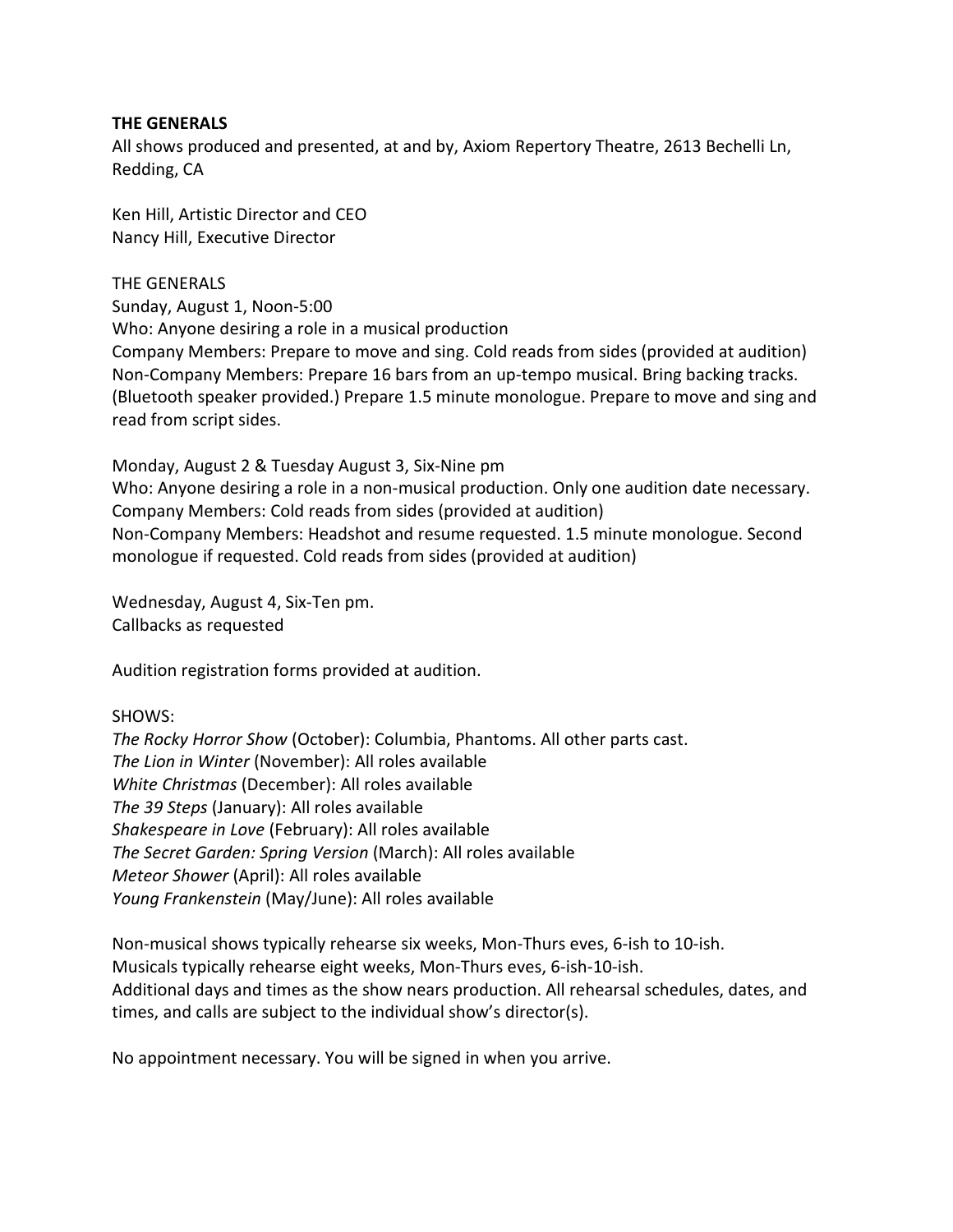### CHARACTER BREAKDOWNS

(Axiom Repertory Theatre's policies prohibit discrimination. We are committed to diversity and promote a positive model of inclusion. As such, Axiom encourages performers of all ethnicities, gender identities, and ages, as well as performers with disabilities, to audition.)

### *THE ROCKY HORROR SHOW*

By Richard O'Brien Directed by Ken Hill Choreography by Hannah Lafferty Oct 7-Oct 31

Seeking: Columbia: Female presenting, over 18, Mezzo-soprano [Phantoms/Transylvanians:](https://stageagent.com/characters/18160/the-rocky-horror-show/phantoms-transylvanians) (ensemble) Gender fluid, over 18, Any vocal range

# *THE LION IN WINTER*

By James Goldman Co-directed by Tim Nascimento and Lauren Stanfield Nov 12-Nov 28

"Betrayal, treachery, and a knife fight: it's just another normal Christmas celebration for the royal Plantagenet family of Britain. In The Lion in Winter, King Henry II throws a Christmas feast for the newly crowned King of France. Also in attendance for the holiday celebrations are Henry's three plotting sons, each eager to take the throne, and Henry's manipulative wife Eleanor of Aquitaine, newly released from house arrest (after raising an army against Henry). Even though they need to appear a happy family for the King of France, this doesn't stop each Plantagenet from secretly plotting to take the others down. While the three sons backstab and squabble to take their place in history, Eleanor and Henry use their offspring as pawns against each other in a dangerous game of cat and mouse. Told in "marvelously articulate language, with humor that bristles and burns ("Los Angeles Times")", The Lion in Winter is a play that transcends the historical genre to become a bitingly hilarious family drama." "Henry II, his wife Eleanor of Aquitaine, son Richard the Lion-Hearted and extended family and lovers, render an articulate, witty and darkly comic view of medieval dysfunctional families."

# Seeking:

Henry Plantagenet (King Henry II): Lead, Male presenting, aged 40-50. Though Henry is "just 50", he is documented to be eleven years younger than Eleanor in this fictionalized meeting, and at an age at which, in his time, men were either old or dead. Not Henry. Though arthritis comes occasionally and new battle wounds don't heal the way the old ones did, he still is very nearly all he ever was. He is enjoying that final rush of physical and mental vigor that comes to some men not before the end but just before the start of the decline. Hence, his young mistress, Alais, a 20-something beauty.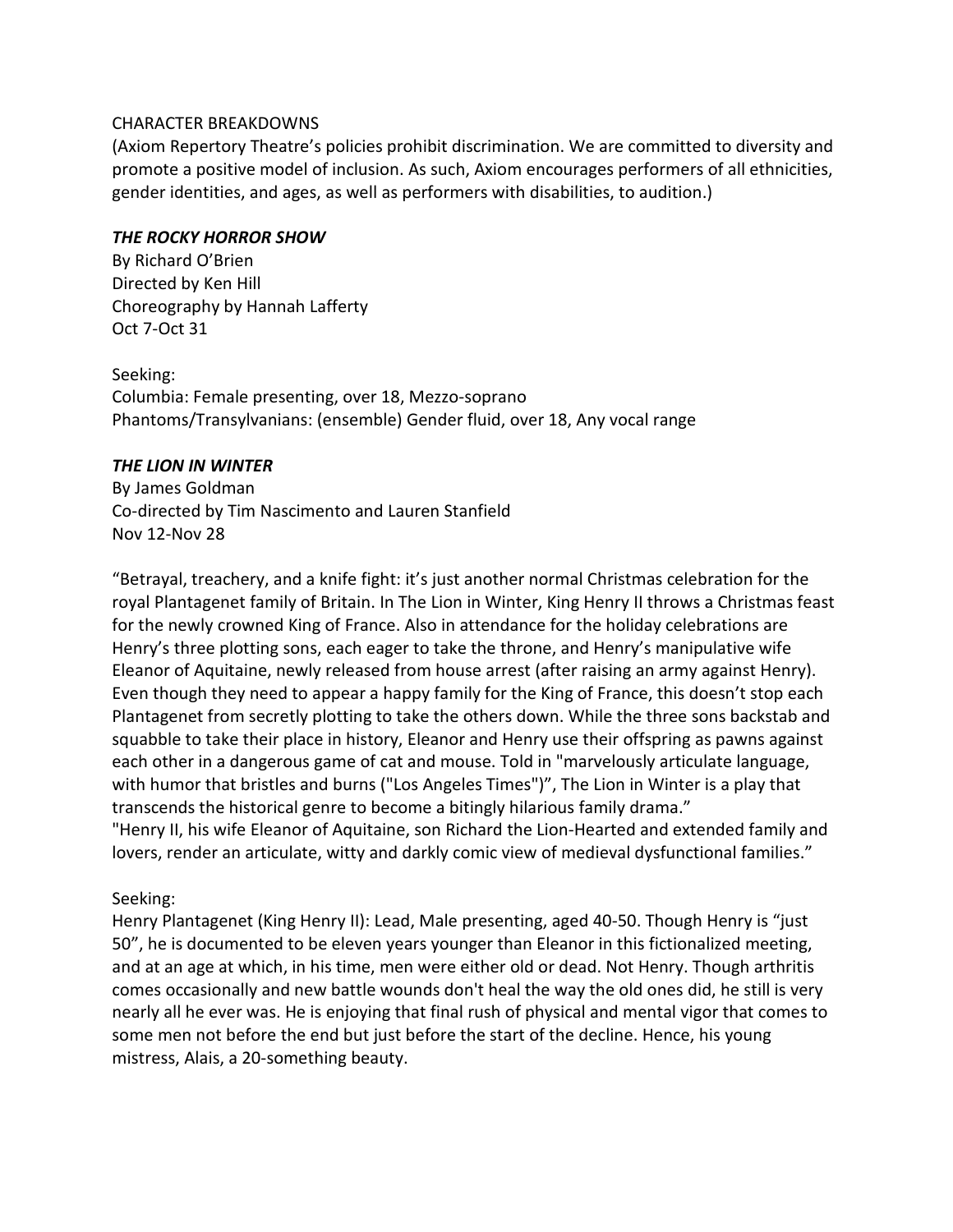Eleanor of Aquitaine: Lead, Female presenting, aged 60+. "The wife of Henry and the mother of Richard, Geoffrey, and John, Eleanor married when she was twenty-eight, and because she tried to start a civil war against Henry, he imprisoned her in a tower in England. She is constantly plotting and scheming for their son Richard to be made the next king.

Richard Plantagenet: Male presenting, 20-29. "Richard the Lionheart, at 26, he looks like his legend. He is handsome, graceful and impressive. He has been a famous soldier since his middle teens, and justly so; war is his profession and he is good at it."

Geoffrey Plantagenet: Male presenting, 25+. "The middle son of Henry and Eleanor. At 25, he is a man of energy and verve, attractive, charming, and the owner of 'the best brain of a brainy family.'"

John Plantagenet: Male presenting, 16+. "The youngest son of Henry and Eleanor, he is a spoiled, inexperienced 16-year-old boy with pimples. He is a charming looking in spite of them, sweet faced and totally adorable."

Alaid Capet: Female presenting, 20+. "Pronounced 'Alice', she is the mistress of King Henry II of England and the sister of King Philip II of France. Alais is exquisite; a serenely beautiful 23 year old woman who has been Henry's mistress since she was 16.

Philip Capet: Male presenting, 17+. "The King of France for the last three years, described as handsome, impressive, and politically savvy, he confronts Henry to remind him that he promised to marry Alais to whichever of his sons will be the heir to the throne, in exchange for France granting England a parcel of land. Although Alais is Philip's sister, Philip demonstrates no personal attachment to or interest in her.

# *WHITE CHRISTMAS*

Music and Lyrics by Irving Berlin Book by David Ives, Paul Blake Directed by Nancy Hill Choreography by Kristi Amacker and Roni Grandell Dec 10-Dec 29 (*actual performance dates 12/10, 11, 12, 16, 17, 18, 19, 21, 22, 23, 27, 28, 29)*

"Soldiers Bob Wallace and Phil Davis served under General Henry Waverley in World War Two and, ten years later, they are still working together in a popular song and dance duo, Wallace and Davis. When they meet the singing sisters, Betty and Judy Haynes, Phil becomes enamoured with the beautiful Judy, while Bob is more reserved about his feelings for Betty. The two men follow the sisters up to their seasonal engagement at The Columbia Inn in Vermont. They discover the inn is owned by General Waverley but, unbeknownst to him, the inn is struggling to survive. With the help of Martha, the concierge, and the General's granddaughter, Susan, Bob, Phil, Betty and Judy decide to put on a big show to draw in business.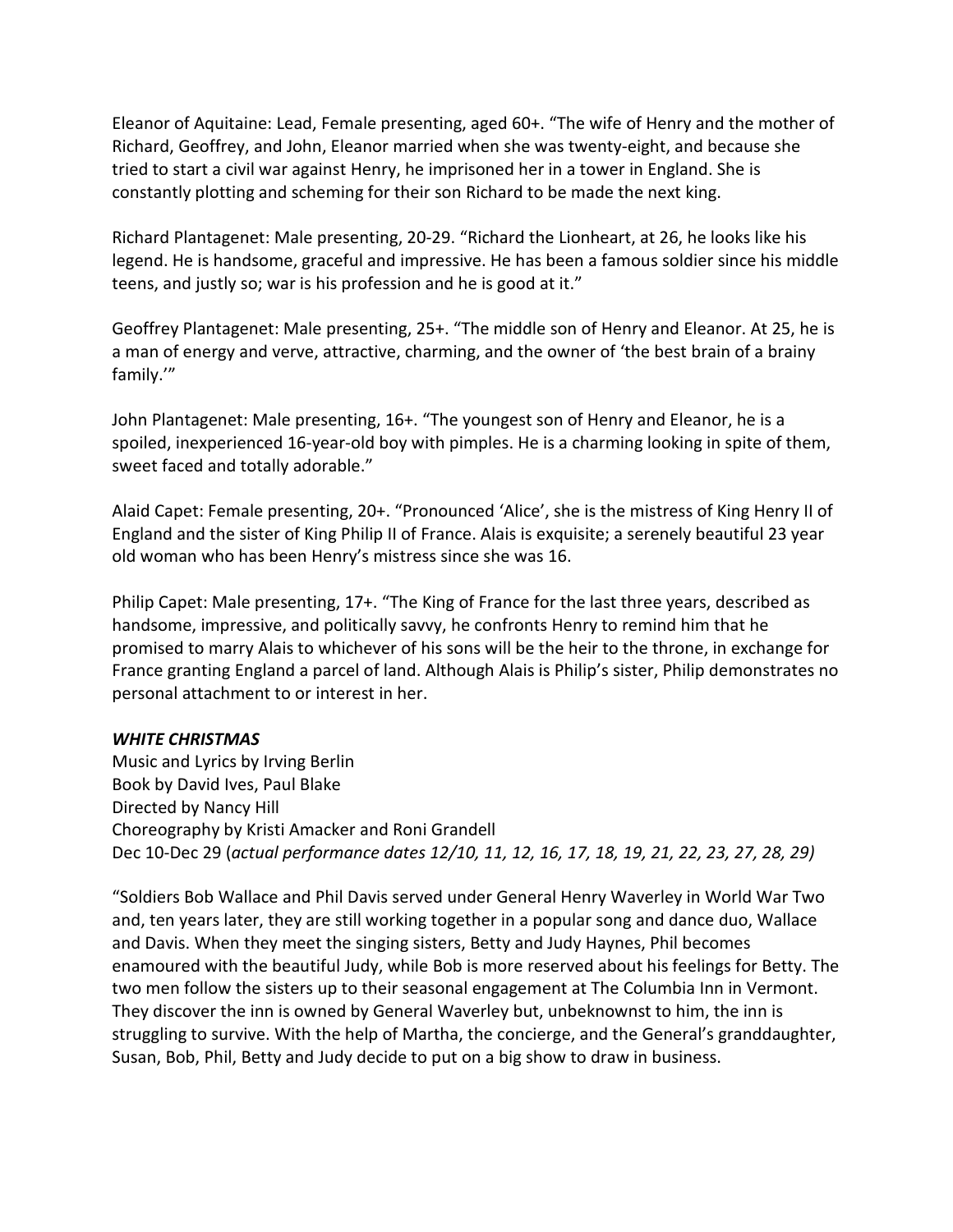Bob arranges for his old friend Ralph Sheldrake to bring the General's former troops up to Vermont to support the show. Betty overhears Bob's plans and misinterprets his intentions, believing that he wants to buy the inn instead. Confusion ensues as Betty leaves to go back to New York alone. Bob follows her to attempt to reconcile but, believing he has lost her, he goes on the Ed Sullivan Show to reach out to his former comrades. Back in Vermont, the rehearsals are coming to an end and the General is convinced to wear his uniform to watch the show. He is moved to see his former men return to support him and decides to put his efforts into making the inn a success. Betty returns to apologize to Bob and the couple finally declare their love for each other. With the show a huge success, Bob leads the whole theater in a rendition of "White Christmas".

# Seeking:

Bob Wallace: Male presenting. Tenor, Baritone. 25-37. "Late 20s to mid-30s, no older. Easygoing, charming, decent principled man; a major singing star in post-World War II America; he wears his fame easily, but is seeking something more important: a decent, fulfilling life and true love; while helping his Army unit general regain his dignity, he defines his own life and meets his true love. Seeking a superb singer with a crooning style who moves very well. Basic tap is a plus."

Phil Davis: Male presenting. Baritone, tenor. 25-37. "Late 20s to mid-30s, no older. The ambitious, go-getting, song-and-dance partner of the team of Wallace and Davis; an irrepressible clown, operator, incorrigible skirt-chaser...and definite ladies' man; he saved Bob's life during the war and became his partner and engine behind their fabulous success; he must have boyish charm and sex appeal. Strong tap and theater jazz needed. Seeking a major songand-dance comic performer."

Betty Haynes: Female presenting. Mezzo-soprano. 24-29. "Mid to late 20s. The sensible responsible half of the up-and-coming song-and-dance team the Haynes Sisters; she has a beautiful, rich singing voice that matches her decent, upstanding principles; she is overprotective of her younger sister and--like Bob--she needs something more; of course they are ultimately the perfect couple. Seeking a major female singer of quiet beauty and charm with a rich chest-mix sound and a soprano extension."

Judy Haynes: Female presenting. Alto. 20-24. "Early 20s. The younger, more ambitious Haynes sister; while wholesome and adorable, she is sexy and flirty--a winning charmer no man can resist; strong tap and theater jazz needed. Seeking a major song-and-dance performer. Chestmix."

General Henry Waverly: Male presenting. Spoken. 55-67. "Late 50's to mid-60's. A retired U.S. Army General, adjusting to returning to civilian life in post-World War II America; once a powerful leader now struggles to run an inn in Vermont; he remains a man of great principal and dignity; beneath his hard, curmudgeon, military exterior, lays a warm compassionate man in need of family and love. Still a handsome, vital man. Non-singing role."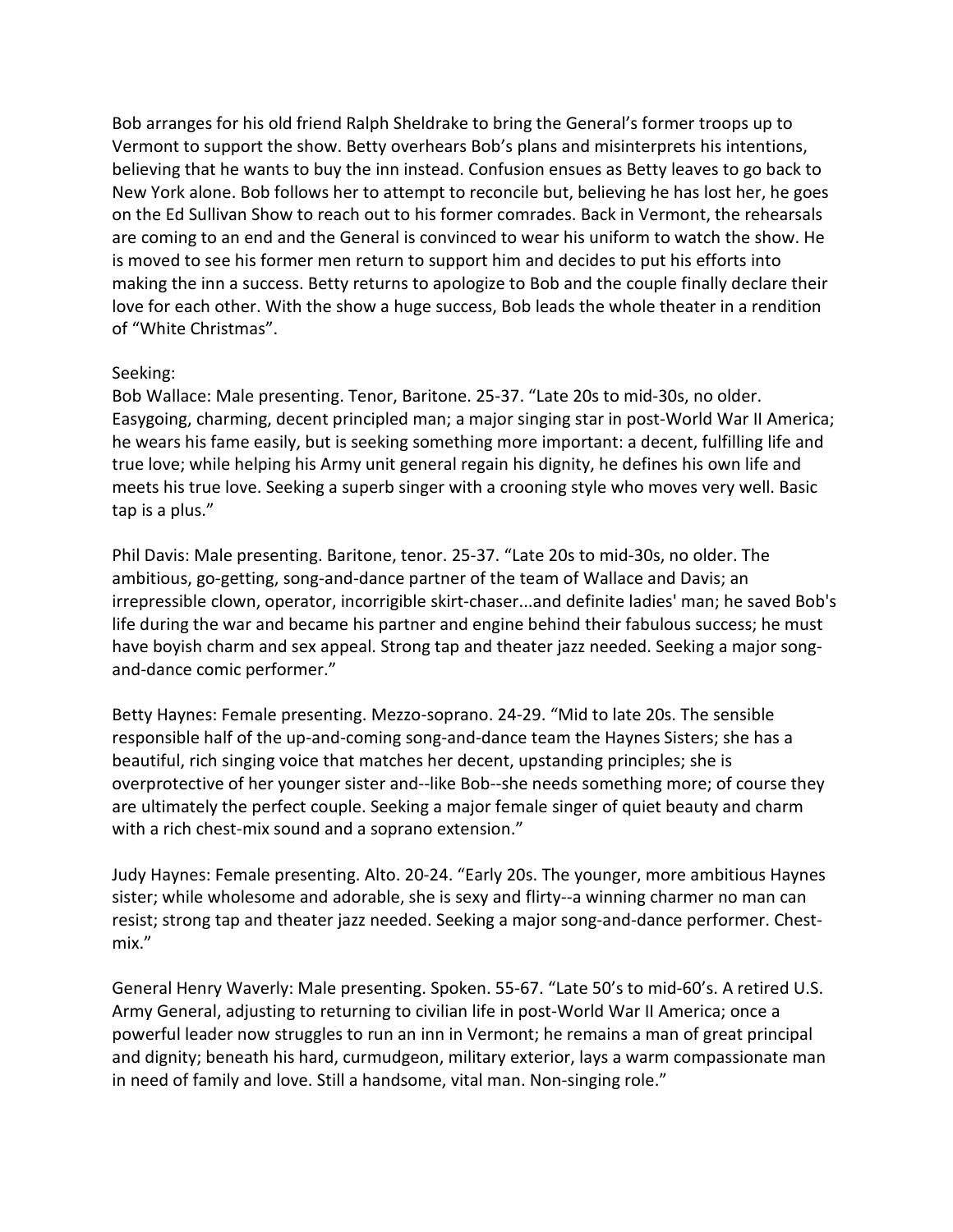Martha Watson: Female presenting. Alto. 45-57. "Late 40s to mid-50s. Once a musical comedy star, now the general's housekeeper at the Inn; she has a very dry, wry, honest wisecracking sense of humor; big-hearted but completely unsentimental; she runs the General's life in spite of his protestations; an irrepressible meddler but always for what she believes to be the other guy's best interests. Seeking a winning, appealing character comedienne with a clarion belt voice."

Susan Waverly: Female presenting. 9 yrs old. "9 years old; 4'9"-5'2", no taller. The General's granddaughter visiting from California for Christmas; a charming, lovable, and outgoing real kid- -very intelligent, but knows nothing about show business; once bitten by the showbiz bug, she demonstrates everything that is winning in the ultimate child performer. Excellent belt voice, must move well."

Ralph Sheldrake: Male presenting. Tenor, baritone, bass. 34-39. "Mid- to late 30s. Former Army buddy of Bob and Phil's, now a major television executive with the "Ed Sullivan Show"; fasttalking, New York professional. Covers Bob Wallace.

Mike Nulty: Male presenting. 25-37. "Late 20's to mid-30's. Strong singer, first or second tenor preferred but not absolutely necessary; harassed, overworked, frustrated stage manager of Bob and Phil's show. A Jason Alexander/Nathan Lane-type comic actor, but not necessarily short and/or round. Covers Ralph Sheldrake."

Ezekiel Foster/Mr. Snoring Man: Male presenting. Baritone. 40-54. "Early 40's to early 50's. Heavy-set comic, character man. Ezekiel: Vermont local with dry delivery who is a stagehand for the show and comes to love show business. Mr. Snoring Man: Passenger on the train to Vermont; vocal feature in the song "Snow." Also covers General Waverly.

Rita: Female presenting. Soprano, mezzo-soprano, alto.

Rhoda: Female presenting, Soprano, mezzo-soprano, alto

Ensemble: Gender fluid. All ranges. Dancers, singers, movers, actors

*THE 39 STEPS* By Patrick Barlow Directed by Russell Piette Jan 14-Jan 30

"Mix a Hitchcock masterpiece with a juicy spy novel, add a dash of Monty Python and you have the intriguing, thrilling, riotous and unmissable comedy. The show hurtles a notorious fugitive and a spellbound blonde from a London music hall north by northwest to Scotland's most remote highlands. Will they save Britain from a den of devious spies? A cast of four actors plays over 150 characters in this fast-paced tale of an ordinary man on an extraordinarily entertaining adventure. *The 39 Steps* contains every single legendary scene from the award-winning movie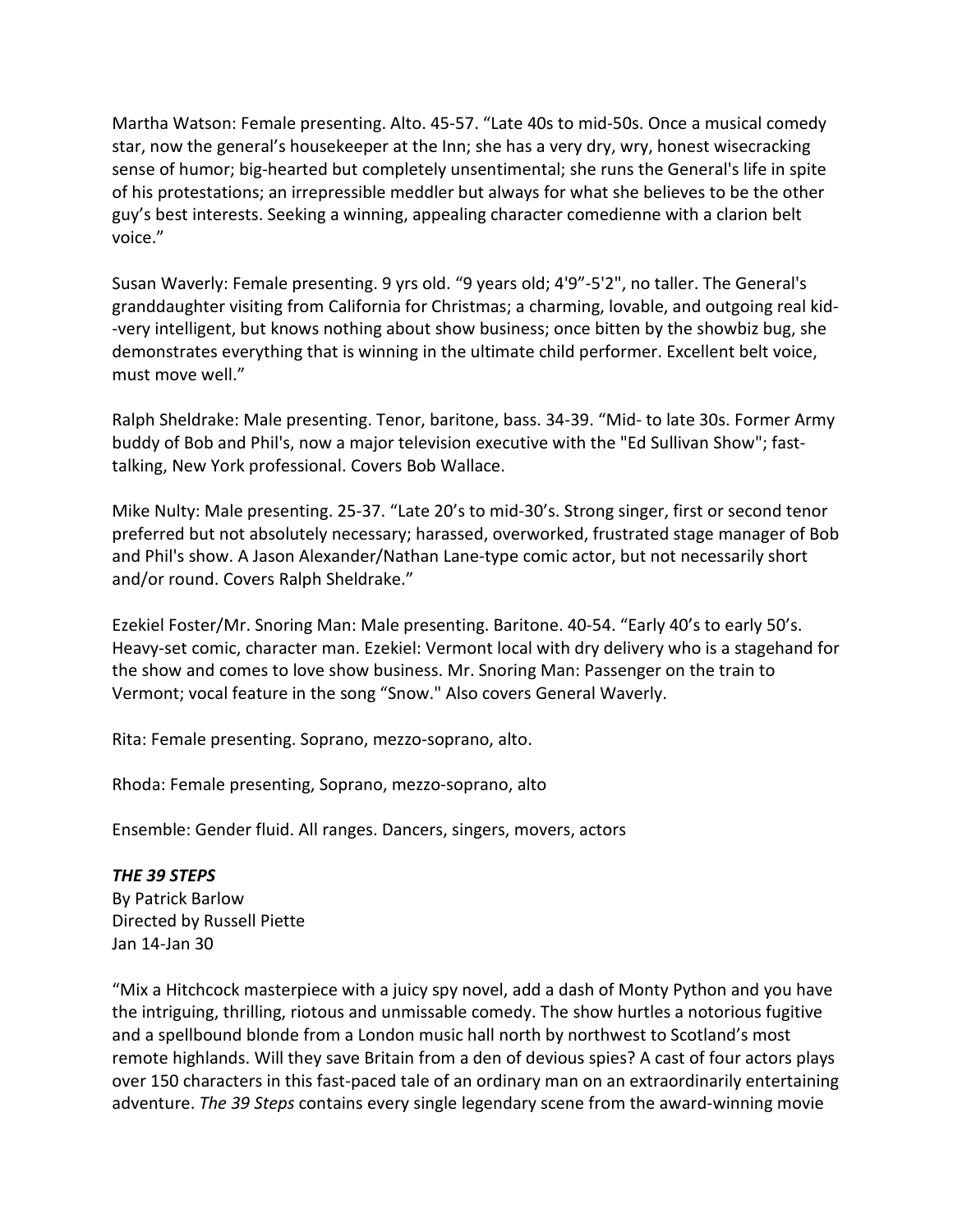— including the chase on the Flying Scotsman, the escape on the Forth Bridge, the first theatrical bi-plane crash ever staged and the sensational death-defying finale in the London Palladium."

# Seeking:

Richard Hannay: Male presenting. Early 30's to late 50's, "About 40. Pencil moustache." "An attractive man, not too young and not too old…relatively ordinary… thinks of himself as commonplace…is drawn in against his best judgment into a mystery he vaguely understands…" Dialects: A Canadian with precise diction, not necessarily an English accent. The role requires stamina, physical comedy skills and excellent comic timing.

Pamela/Anabella/Margaret: Female presenting. 25 to 40's. All roles played by one woman: a "beautiful…nervous…seductive" German spy; a Scottish farmer's wife; and a "beautiful" British woman. The role requires versatility, stamina, excellent comic timing, and the romantic style of a Hitchcock leading lady. Dialects: German, Scottish, cultured British.

*Clown 1 and Clown 2: Male presenting. 20+ The 2 CLOWNS play over 30 characters between them; changing characters frequently, sometimes within seconds, using costumes and props from the simple to more detailed. The roles require versatility; stamina to perform fast-paced verbal and physical comedy; excellent comic timing and extreme focus.*

Clown 1: Plays at least 14 parts including John McTyte: an ancient and surly Scottish farmer; Mrs. Louisa Jordan: a severe-looking, grey-haired lady in tweed; Mrs. McGarrigle: kindly coowner of a Scottish country inn; Mr. Memory: a vaudeville-type performer whose act consists of remembering trivia and who is shot dead onstage at play's end; Mrs. Higgins: a cockney landlady; Dunwoody: Old Scottish gentleman, fussy and doddery Master of Ceremonies for a political rally; one of two garrulous Salesmen; one of two sinister Heavies; one of two Policemen, one of two airplane pilots, a paperboy, etc.

Clown 2: Plays at least 16 parts including Professor Jordan: the chief villain of the story who shoots Mr. Memory at play's end and is shot himself. He has a German accent but disguises his voice as a cultured Englishman; Sheriff: Scottish local lawman; Mr. McGarrigle: kindly co-owner of a Scottish country inn who wears a kilt. A bit of a simpleton who often speaks in one-word sentences; Compere: Cordial English Master of Ceremonies for Mr. Memory's act. He sobs over his friend's body at play's end; McQuarrie: the very ancient and doddery Scottish Chairman of a political organization. He gives a lengthy and inaudible speech at a rally; Milkman: speaks with a cockney accent; one of two garrulous Salesmen; one of two sinister Heavies; one of two Policemen, one of two airplane pilots, a train porter, etc.

Clown stage hands: Any age. These are 2-4 people dressed in 1930's clothes who will comically set up and control all the set changes and effects of the play, most if not all in full view of the audience. Sometimes things don't always go as planned and they do their best to improvise! While they won't have any speaking lines, these actors must have excellent comic timing, physicality, and facial expressions.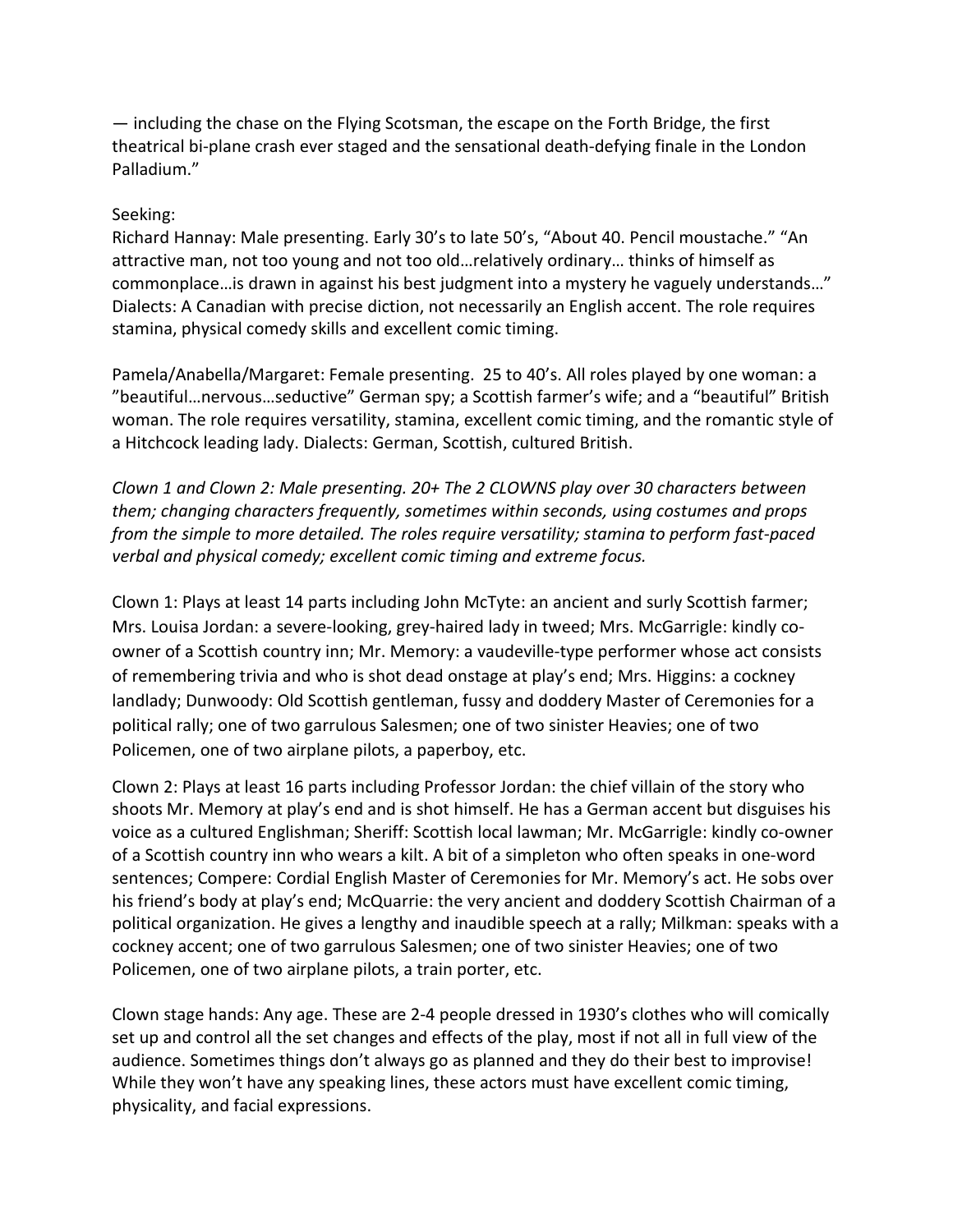### *SHAKESPEARE IN LOVE*

Book by Lee Hall Based upon the Play/Book/Film by Tom Stoppard and Marc Norman Directed by Cassie McEachen Feb 11-Feb 27 *Many roles will be multiple cast at the discretion of the director. Looking for approximately 22 performers ages 10 to 60+. Age ranges listed are those of characters not necessarily those of the actor playing the role. All ethnicities are encouraged audition. Many characters sing short pieces during the performance but this is not a musical. Roles are available for 16 men 18 to 60+, 4 women 18 to 60+ and 1 boy 10 to 12 and 1 boy early teens. Many actors play multiple characters as well as roles in various Shakespearean plays.*

"We all know William Shakespeare as a brilliant, imaginative, funny, trendsetting playwright whose work has held up the test of time better than any other. We know he lived in the 16th century and that he performed plays for the Queen, but how did Shakespeare become the Shakespeare we know today? In this exciting play by Lee Hall, adapted from the screenplay by Marc Norman and Tom Stoppard, we get to witness a version of what might have been. Did Shakespeare have writer's block from time to time? Did he need a muse to write his famous tragedy *Romeo and Juliet*? Lee Hall's version of this successful screenplay follows the same story of Shakespeare meeting and falling in love with a aristocratic woman named Viola De Lesseps who wishes she could be an actor, and transforms it for the stage, just as Shakespeare did with stories in his day. It is funny, clever, filled with references to Shakespeare's work, and a delight for theater goers of all ages."

# Seeking:

Viola de Lesseps: Female presenting. 20's. "A young woman of wealth, who disguises herself as Thomas Kent to audition for a role in Shakespeare's play."

Will Shakespeare: Male presenting. 29. Playwright.

Kit Marlowe: Male presenting. 29. Playwright and peer to Shakespeare.

Henslowe–(Open to all ethnicities.) 40-50. Owner and Manager of the Rose Theatre.

Fennyman –(Open to all ethnicities.) 40-50. The Money.

Richard Burbage–(Open to all ethnicities.) 30-40. The first great actor of English Theatre.

Queen Elizabeth I–(Open to all ethnicities.)50+. Last monarch of the Tudor dynasty.

Tilney –(Open to all ethnicities.) 50-60. Lord Chamberlain. Responsible for Censorship of drama in England.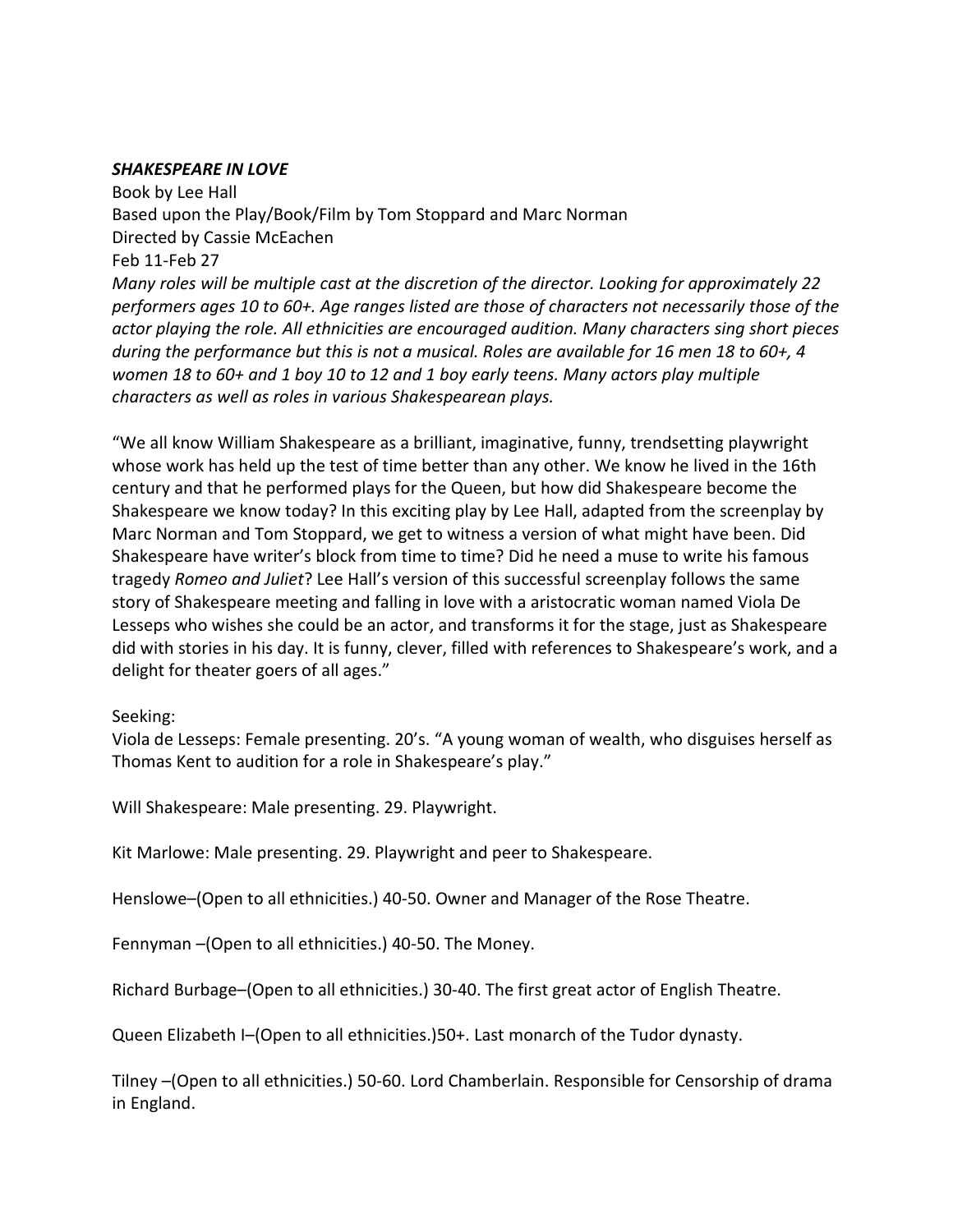Nurse –(Open to all ethnicities.) 40s.

Viola's nurse and confidant/Mistress Quickly: Female presenting. 25-45.

Wardrobe Mistress: Female presenting. 25-45.

Ned Alleyn: Male presenting. 27. Lead Actor of the Admiral's Men.

John Webster: Male presenting. 13. Street Urchin. Aspires to be a player.

Lord Wessex: Male presenting. 30's. The man who will marry Viola.

Wabash: Male presenting. 30-40. Novice Actor. A tailor with a stammer.

Sam: Male presenting. A teenaged actor who plays Juliet.

Adam /Boatman: Male presenting. 30-60. Adam is a novice actor. Boatman is an aspiring author.

Ralph: Male presenting. 30-50. Bartender and novice actor.

Nol: Male presenting. 20-50. Novice Actor.

Peter: Male presenting. 20-50. Novice Actor.

Robin: Male presenting. 20-50. Novice Actor

Musicians: Gender fluid.

Ensemble: Gender fluid.

#### *THE SECRET GARDEN: SPRING VERSION*

Book by Marsha Norman Music by Lucy Simon Lyrics by Marsha Norman Directed by Lizzie Stoxen Mar 11-Mar 19

"Frances Hodgson Burnett's beloved victorian classic, *The Secret Garden*, blossoms anew in this enchanting musical by Pulitzer Prize-winner Marsha Norman and Lucy Simon. When young Mary Lennox loses her parents to a cholera outbreak in India, she is sent to live with her uncle, hermit Archibald Craven, who lives in an imposing, secluded manor on the British heath. Inside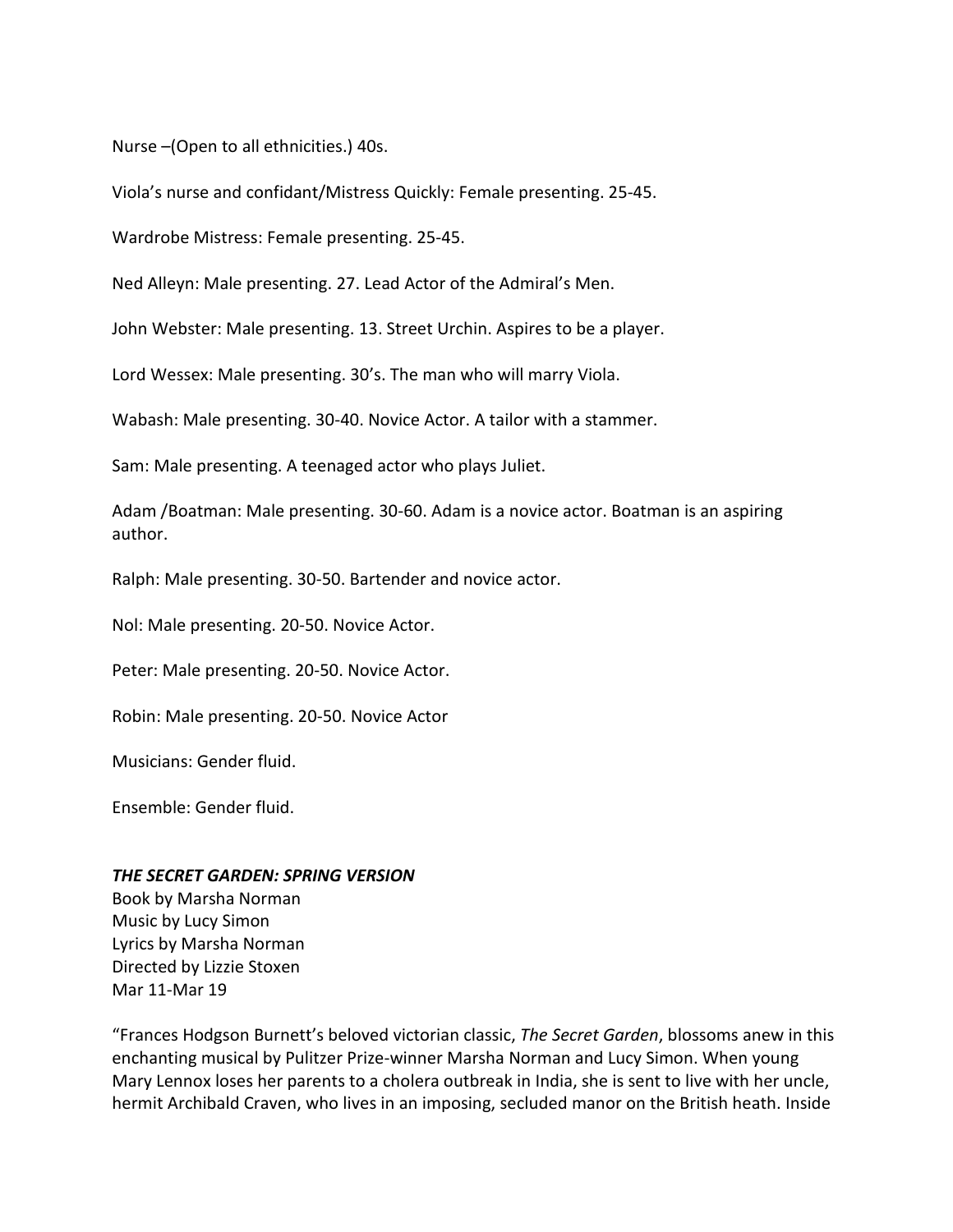the haunting house upon the hill, Mary finds a reclusive, long-suffering collection of souls. Since her aunt Lily's death, Mary's uncle has pushed away his surviving loved ones, leaving his bedridden son, Colin, alone. Sickly Colin, hidden away in the depths of the manner, bears the guilt of his mother's death on his crippled shoulders. When Mary discovers her Aunt Lily's hidden garden, locked shot and overgrown with vines, stubborn Mary is determined to revive the beauty that once was. Surrounded by spirits from the past, who both warn and welcome her, determined Mary begins to peel away the layers of sadness that cover the house and the garden, showing us the power that "one small girl" can have when she "wants things to grow." This new adaptation of the now-classic Broadway musical has been carefully crafted to engage audiences of all ages.

# Seeking:

Mary Lennox: Female presenting. Soprano. 11-12. Raised in colonial India, Mary is an orphan whose parents have died of cholera. She has no close relatives and has been sent to live with Archibald Craven, her late mother's sister's husband. A spoiled child, now bewildered and alone, she is initially petulant and rude, but at heart is a warm girl.

Archibald Craven: Male presenting. Baritone, tenor. 35-45. Master of Misselthwaite Manor, Archie is a mildly handicapped man who lost his beloved wife Lily in childbirth. He is a deeply unhappy, reclusive man who has been preoccupied with his loss for 10 years. He is unable to face his son, who is sickly and bed-ridden.

Dr. Neville Craven. Male presenting. Baritone. 30-40. Archie's younger brother, who is resentful of his position as the younger brother. A humorless, bitter man, who, as a doctor, has responsibility for Colin, Archie's invalid son.

Colin Craven. Male presenting. Treble/boy soprano. 10-11. Archie's invalid son who is bedridden and has no company other than his dour uncle and servants. Capable of being very rude and petulant, but essentially sweet-natured.

Dickon: Male presenting. High Baritone, Tenor. 18-20. Martha's younger brother. A mystical lad, very much in tune with the forces of nature. Very sweet-natured and gentle. Requires a Yorkshire accent.

Martha: Female presenting. Mezzo-soprano. 18-25. Housemaid. An extremely warm, goodhearted girl, feisty and courageous. Needs a belt vocal quality as well as vocal warmth. Requires Yorkshire accent. Needs to be able to inspire Mary when she is at her lowest.

Lily: Female presenting. Soprano. 25-30. Archie's late beloved wife, Colin's mother, Mary's aunt. A warm and loving woman who deeply loved Archie and died giving birth to Colin. In life a warm and loving young woman. In death a very benevolent presence watching over her unhappy husband, son and niece.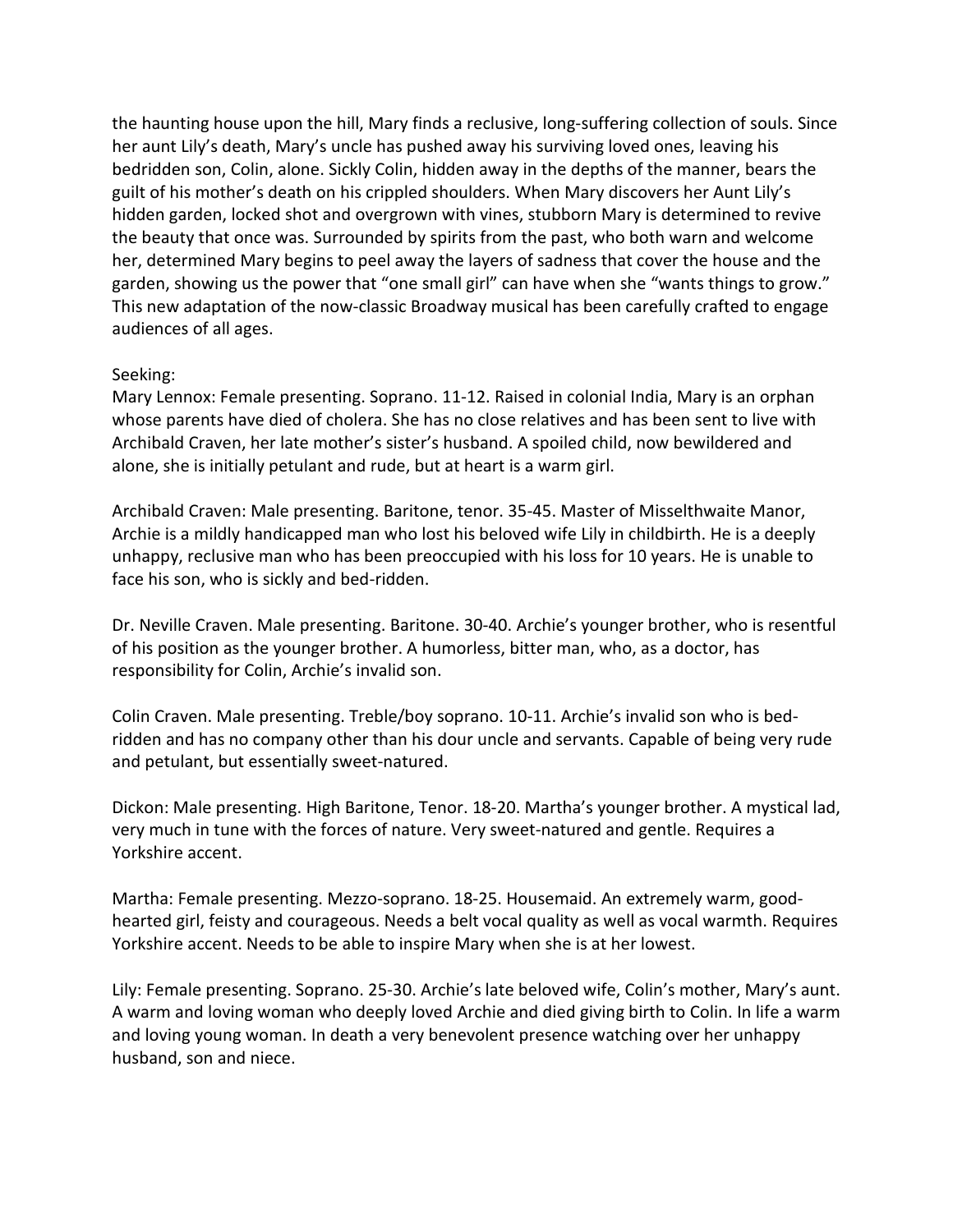Mrs. Winthrop: Female presenting. Spoken. 40+. A school headmistress who believes in strong discipline. (Will double as a servant).

Mrs. Medlock. Female presenting. Spoken. 35+. Housekeeper of Misselthwaite Manor. A very competent and business-like woman who is very severe and shows little warmth. Requires Yorkshire accent.

# *Ensemble*

*The remaining "Dreamers" consist of Mary's parents, staff and friends in colonial India, all of whom died in a cholera epidemic. They appear as individuals and as a "Greek chorus", commenting on events for the living, and in flashbacks to their lives in England and India. They are all watching over Mary. Collectively they form the vocal ensemble.*

Rose: Female presenting. Soprano, mezzo-soprano. 30-35. Mary's mother, Lily's sister. Beautiful, vain and spoilt. In life, lacking in maternal qualities. Can be quite petulant – rather a "princess", but nevertheless very appealing.

Captain Albert Lennox: Male presenting. Tenor. 30-40. An army officer, Mary's father. A warm and loving father.

Ben Weatherstaff: Male presenting. Tenor. 45-65. Gardener at Misselthwaite. Loyal servant of many years standing who dearly loved the late Lily. Can be crotchety, but essentially very gentle. Requires Yorkshire accent.

Additional Gender fluid roles as determined.

# *METEOR SHOWER*

By Steve Martin Directed by Ken Hill Apr 1-Apr 16

"On a warm, summer night in Ojai, California, Norm and his wife, Corky, are hosting a dinner party. They invite Norm's tennis partner, Gerald, and his wife, Laura, over for an evening of polite small talk while they watch a once-in-a-lifetime meteor shower from their backyard. However, as the night goes on, the dinner party begins to spiral out of control. The couples begin to flirt and wild antics ensue in this absurdist comedy."

# Seeking:

Norm: Male presenting. 40's. CORKY's husband. His friends call him "Normal Norm." Average – but not in a bad way. Smart, supportive and honest. Like his wife, has an untapped well of sexual energy that is waiting to be tapped.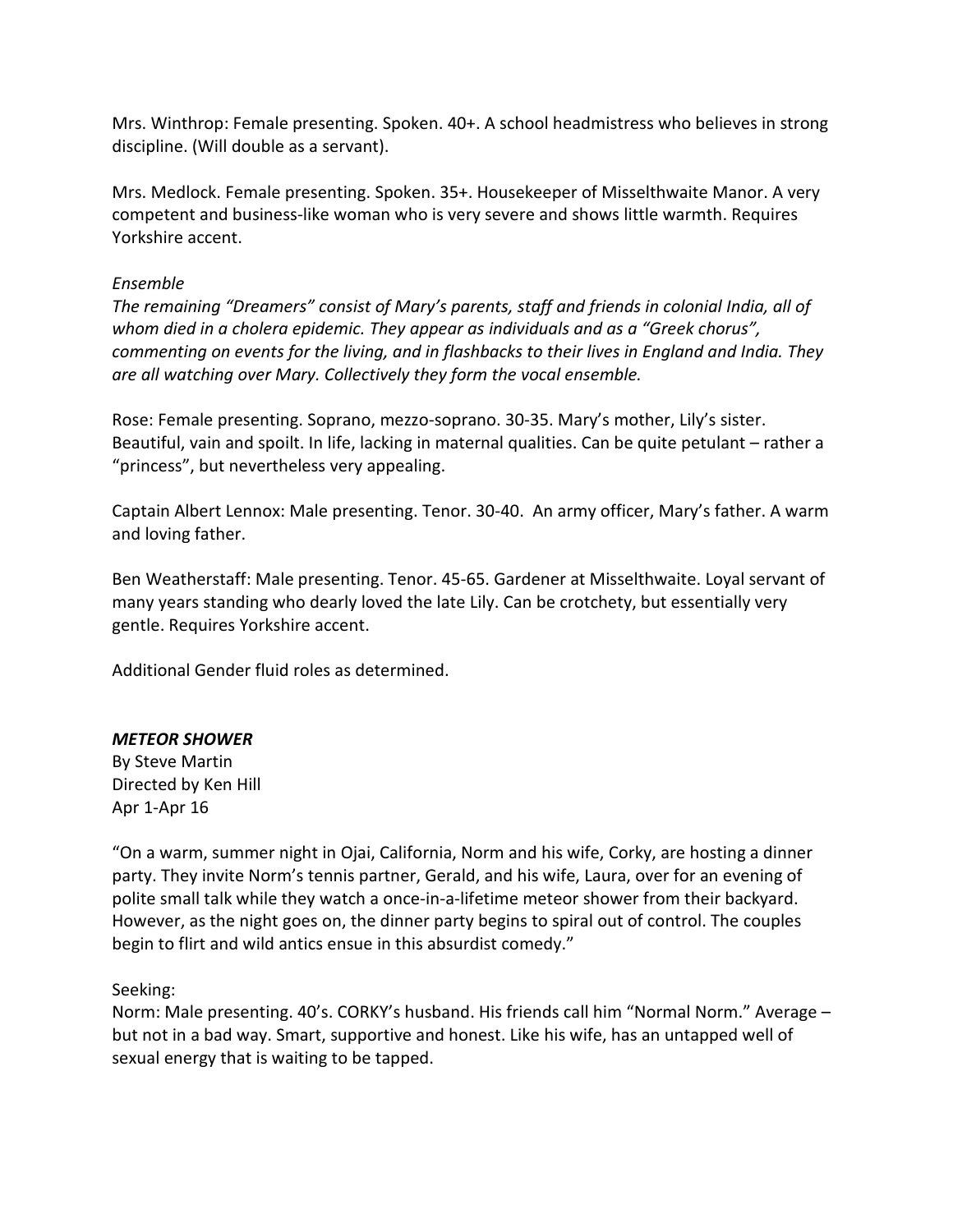Corky: Female presenting. 30-early 40's. 30s—early 40s, any ethnicity. NORM's wife. Quirky, attractive, funny in her anxiety; a people pleaser; works hard at trying to 'self-actualize' herself and her husband and their relationship. Has an untapped well of sexual energy.

Gerald: Male presenting. 40's. LAURA's husband. Confident, domineering, and attractive (and he knows it). The alpha of all alphas; a pontificator who never tires of hearing himself talk.

Laura: Female presenting. Late 30's—early 40s. GERALD's wife. Glamorous and mysterious; owns her sexuality; a woman with many secrets and a dry sense of humor who speaks her mind with no apologies.

# *YOUNG FRANKENSTEIN*

Book by Mel Brooks, Thomas Meehan Music and Lyrics by Mel Brooks Conceived by Mel Brooks Based on the Play/Book/Film "Young Frankenstein" (1974) directed by Mel Brooks and written by Gene Wilder & Mel Brooks, based on Mary Shelley's "Frankenstein" Directed by Nancy Hill May 5-June 4

"Mel Brooks' madcap comedy collides with Mary Shelley's classic monster tale in *Young Frankenstein*. Victor Frankenstein, the mad scientist of legend, has died and left everything to his grandson, Frederick, who wants nothing to do with the family's notorious legacy. To settle his inheritance, he travels to his grandfather's castle in Transylvania, meeting the grandson of Victor's loyal henchman, Igor; the beautiful lab assistant, Inga; and the mysterious Frau Blücher. Before long, Frederick is sucked into his grandfather's experiments and succeeds in creating human life. But by the time they realize that the Monster's been accidentally given an abnormal brain, the Monster has already escaped, seemingly set to terrorize the countryside like the Frankensteinian monsters before him. Will Frederick repeat the mistakes of his grandfather? Or will he succeed where the others have not and turn his Monster into a dapper, intelligent man about town? *Young Frankenstein* is a hilarious take on the classic horror story, combining zany antics, a witty script, and high energy comedic performances for one unforgettable, hilarious adventure in Transylvania."

# Seeking:

Dr. Frederick Franenstein: Presenting male. Tenor, baritone. 30's-40's. Brilliant brain surgeon, professor, and grandson of mad scientist Dr. Victor Von Frankenstein. Baritone. Tap dancing a plus.

The Monster: Presenting male. Baritone, bass. Age indeterminate. Imposing stature. The misunderstood creation of Dr. Frankenstein. Must be able to emit howling/monster/grunting sounds. Tap dancing a plus.